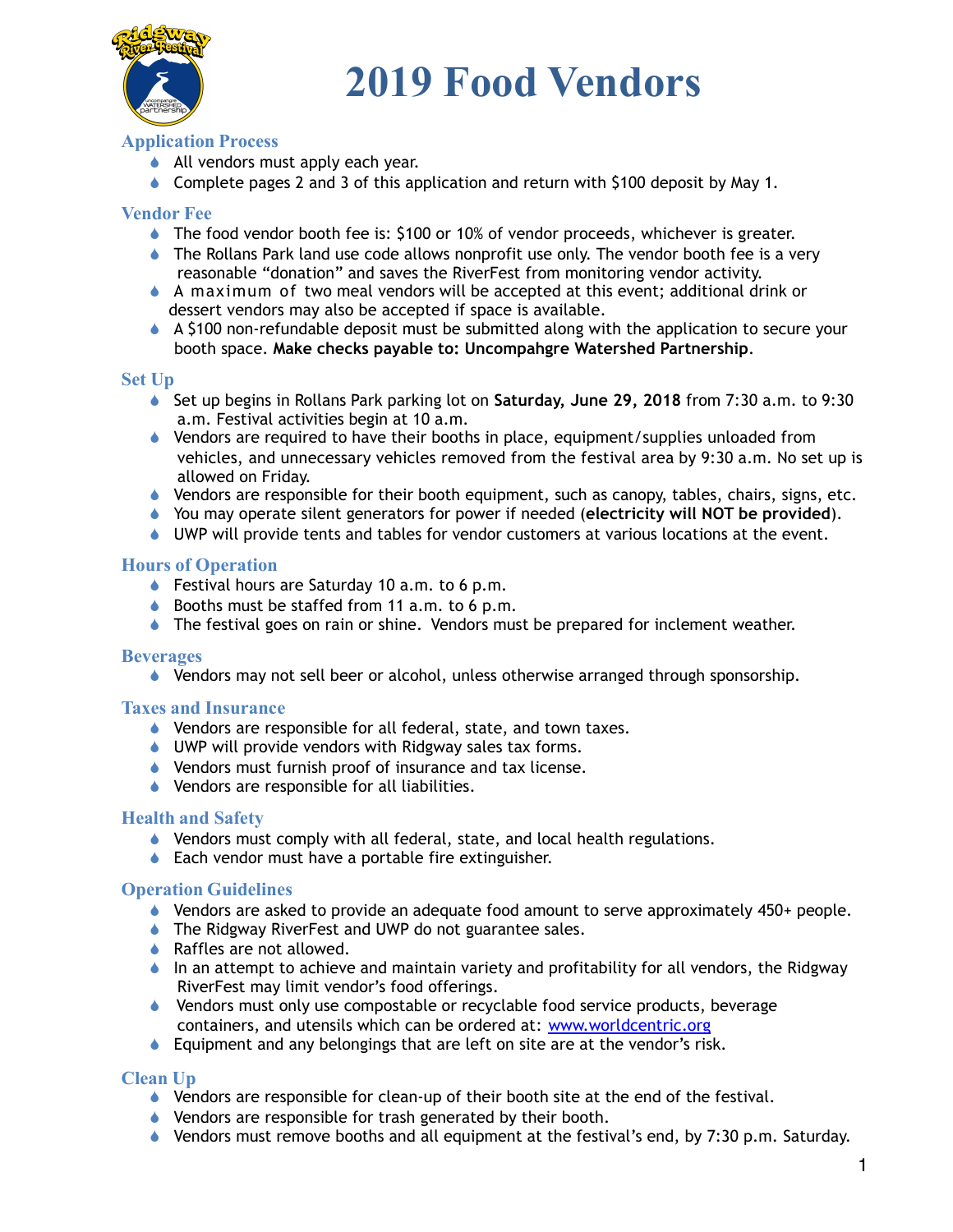

## **2019 Food Vendors Application**

*Sign form & return application + \$100 deposit by May 1.*

| Date: <u>Date:</u>                                                                                                                                                                                                            |  |
|-------------------------------------------------------------------------------------------------------------------------------------------------------------------------------------------------------------------------------|--|
|                                                                                                                                                                                                                               |  |
|                                                                                                                                                                                                                               |  |
| Mailing Address: Management of the Community of the Community of the Community of the Community of the Community of the Community of the Community of the Community of the Community of the Community of the Community of the |  |
| Day Phone: ______________________________Cell Phone: ___________________________                                                                                                                                              |  |
|                                                                                                                                                                                                                               |  |
| Please include the names of the person(s) working in the booth:                                                                                                                                                               |  |

List all food(s) and drinks you would like to sell:

Describe your booth set-up, dimensions, and requirements: